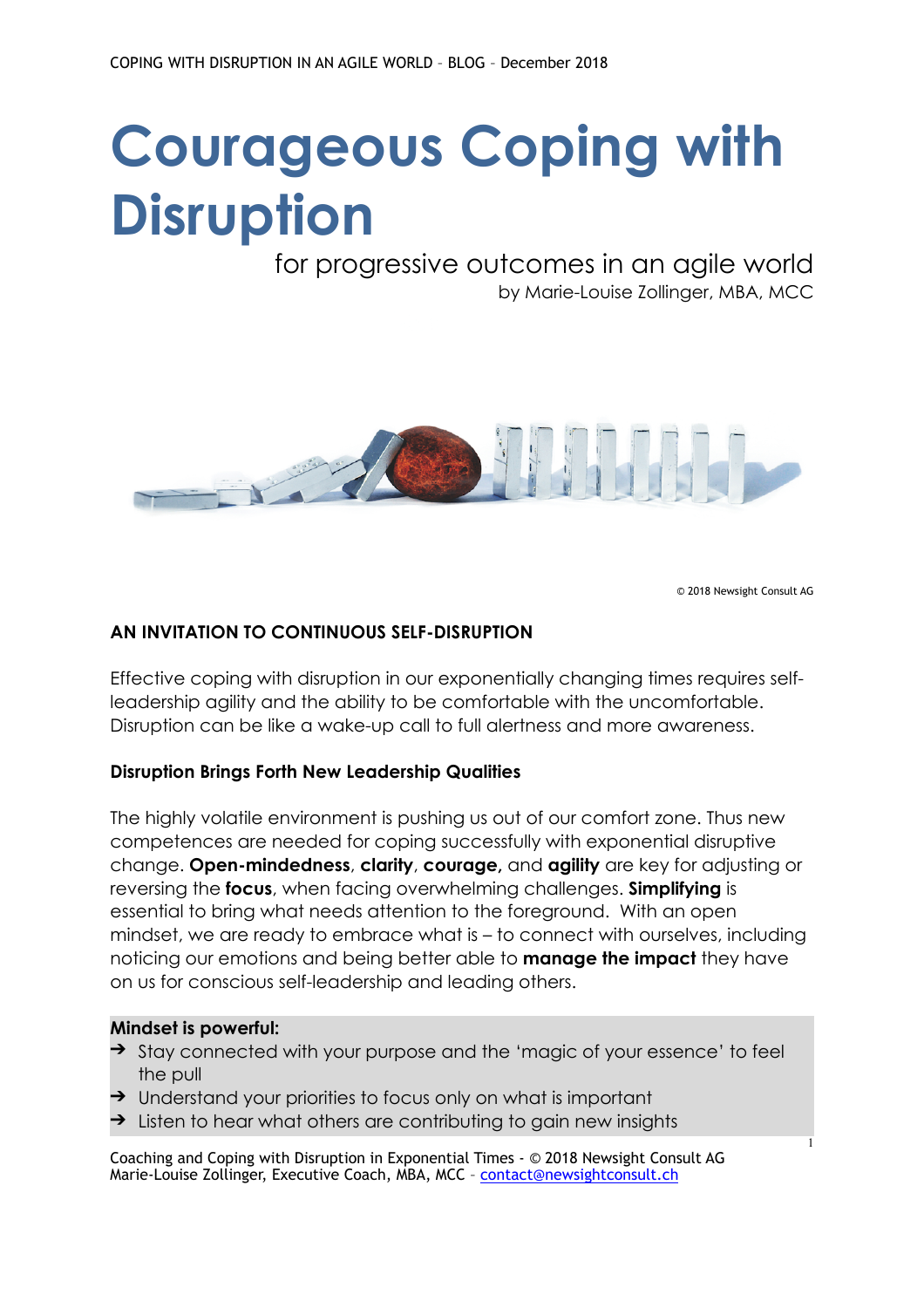- ➔ Adopt and integrate your learnings to progress
- → Close what you want to let go and accept the loss that comes with choice to move on
- ➔ Take courageous decisions and be prepared to move forward step-by-step

#### **Volatile Change Prompts Renewal and Awakens Creativity & Equanimity**

Reconnecting with your own passion is like re-charging the batteries and enabling a process of **updating, reinventing and realigning the Self.** It is like installing a new operating system that is compatible with current demands activating our **resourcefulness** by **enabling new strengths** while using them in genius new ways. This process is energizing and inspiring and allows us to experience a state of *Equanimity*.

**Equanimity** is a strong, calm presence, a serenity that comes from within. With practice we can go to that place of peace faster. We get back quicker into our productive mode, ready to engage with the people and world around us with clarity, empowered and committed.

#### **Being Resourceful in the Eye of the Storm**

Individuals who are **self-aware** have the audacity to **self-interrupt** and **self-disrupt** themselves to create a jumping board for launching the next phase of **selfdevelopment**. **Self-leadership is a continuous process of renewal and growth**. Maintaining the status quo is not an option. Everything is in motion and requires a process of adaptation - by discarding, modifying and adding to stay effective sustainably.

#### **Mobilize your Inner Strength and Serenity when Feeling Pressure of Disruption:**

- $\rightarrow$  Breath deeply to create calm presence and time to reflect (in the moment)
- → Notice and name your feelings. Observe your reactions (under pressure)
- $\rightarrow$  Appreciate and embrace what is there (regularly)
- → Focus on listening to yourself/others without being hijacked by feelings or emotions (always)
- → Decide make an aware choice from options and backups you have (in time)

### **SUSTAINABILITY AS THE NEW CURRENCY FOR COPING WITH DISRUPTION**

Disruption allows us each time to reconnect with our intentionality, to be fresh **creators of our own destiny,** while opening new opportunities with our key

Coaching and Coping with Disruption in Exponential Times - © 2018 Newsight Consult AG Marie-Louise Zollinger, Executive Coach, MBA, MCC - [contact@newsightconsult.ch](mailto:contact@newsightconsult.ch)